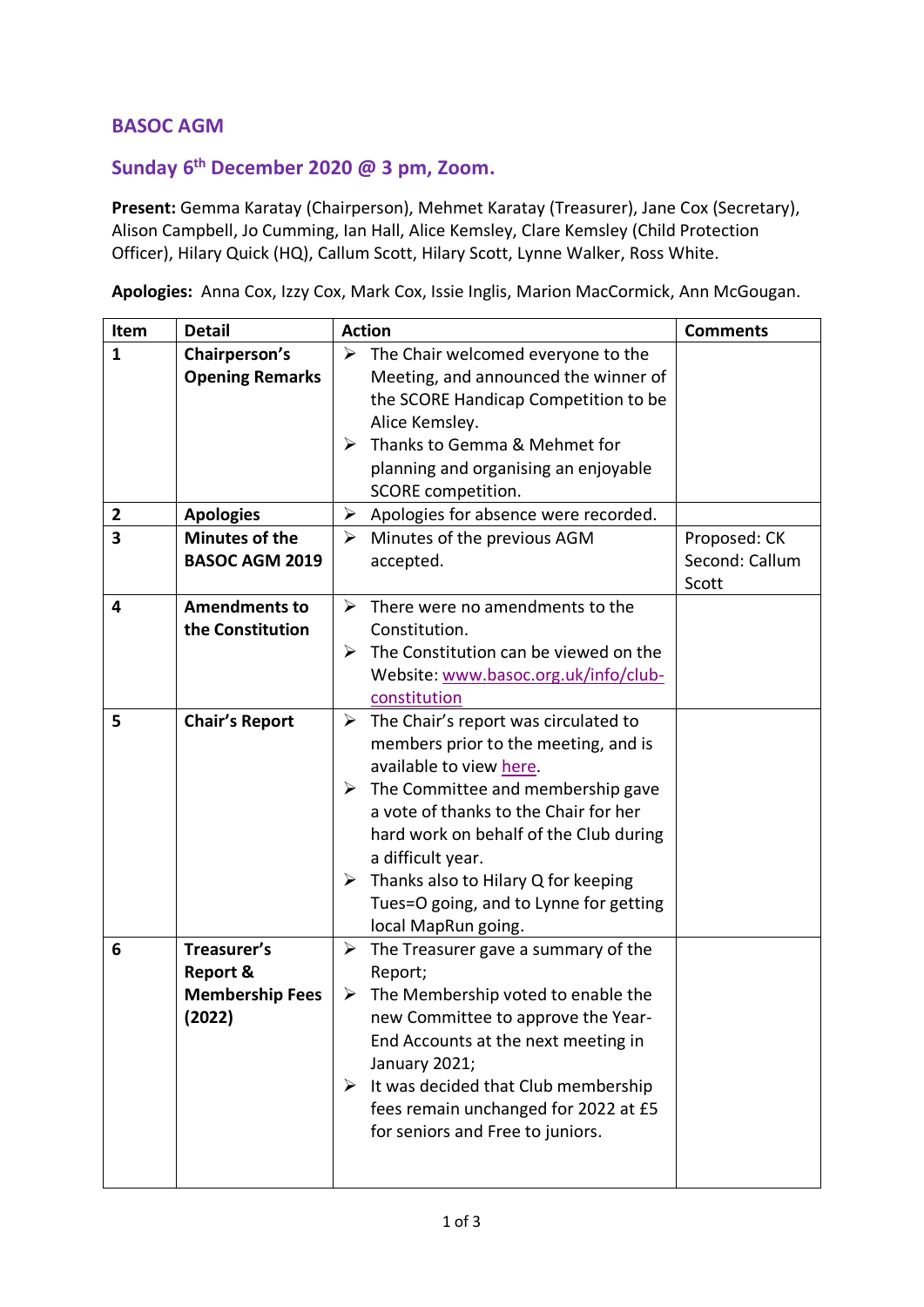| Item                    | <b>Detail</b>             | <b>Action</b> |                                                       | <b>Comments</b>  |
|-------------------------|---------------------------|---------------|-------------------------------------------------------|------------------|
| $\overline{\mathbf{z}}$ | <b>Future Events</b>      |               | $\triangleright$ The Club is committed to weekly      |                  |
|                         |                           |               | Tues=O and would like to focus on                     |                  |
|                         |                           |               | keeping it going through 2021;                        |                  |
|                         |                           |               | When evenings are lighter it may                      |                  |
|                         |                           |               | be possible to use a Tuesday                          |                  |
|                         |                           |               | evening for a local event;                            |                  |
|                         |                           | ➤             | In addition, the Club will aim to host 3              |                  |
|                         |                           |               | events + Club Champs during 2021;                     |                  |
|                         |                           | ➤             | BASOC has been asked to help at Day 5                 |                  |
|                         |                           |               | (Creag Dhubh) of the Scottish 6-Days;                 |                  |
|                         |                           |               | Jo is the main link for BASOC, and                    |                  |
|                         |                           |               | has suggested that we help with                       |                  |
|                         |                           |               | parking and the String Course.                        |                  |
| 8                       | The Future of             |               | $\triangleright$ The Committee has some concerns      |                  |
|                         | BASOC, post-              |               | regarding falling Membership                          |                  |
|                         | Covid                     |               | numbers, and the relatively small                     |                  |
|                         |                           |               | percentage of the Membership who                      |                  |
|                         |                           |               | are able to actively participate in, or               |                  |
|                         |                           |               | help organise, weekly training/and or                 |                  |
|                         |                           |               | assisting with events;                                |                  |
|                         |                           | ➤             | The Committee will consider how this                  |                  |
|                         |                           |               | impacts on Club activity, and a way                   |                  |
|                         |                           |               | forward for 2021 and beyond.                          |                  |
| 9                       | <b>Election of Office</b> | ➤             | Chairperson: Gemma Karatay;                           |                  |
|                         | <b>Bearers</b>            | ➤             | Treasurer: Mehmet Karatay;                            |                  |
|                         |                           | ➤             | Secretary: Jane Cox;                                  |                  |
|                         |                           | ⋗             | <b>Committee Members:</b>                             |                  |
|                         |                           |               | Jo Cumming;                                           | Whole            |
|                         |                           |               | Issie Inglis;                                         | Committee        |
|                         |                           |               | Clare Kemsley;                                        | proposed:        |
|                         |                           |               | Ann McGougan;                                         | Lynne Walker     |
|                         |                           |               | Hilary Quick.<br>п                                    | Second: Ian Hall |
|                         |                           | ➤             | The Club has several Covid Officers;                  |                  |
|                         |                           |               | Any Club member can become a                          |                  |
|                         |                           |               | Covid Officer by completing the                       |                  |
|                         |                           |               | Sport Scotland Covid Officer                          |                  |
|                         |                           |               | e-learning Course, which can be                       |                  |
|                         |                           |               | accessed via their website. Let                       |                  |
|                         |                           |               | Hilary Q know if you complete it.                     |                  |
|                         |                           |               | $\triangleright$ Alice Kemsley is the new Junior Rep, |                  |
|                         |                           |               | and will forward any Junior Member                    |                  |
|                         |                           |               | views/comments/requests to the                        |                  |
|                         |                           |               | Committee.                                            |                  |
|                         |                           | ➤             | There are several non-Committee                       |                  |
|                         |                           |               | Roles up for grabs - contact Hilary Q or              |                  |
|                         |                           |               | Gemma if you think you can help.                      |                  |